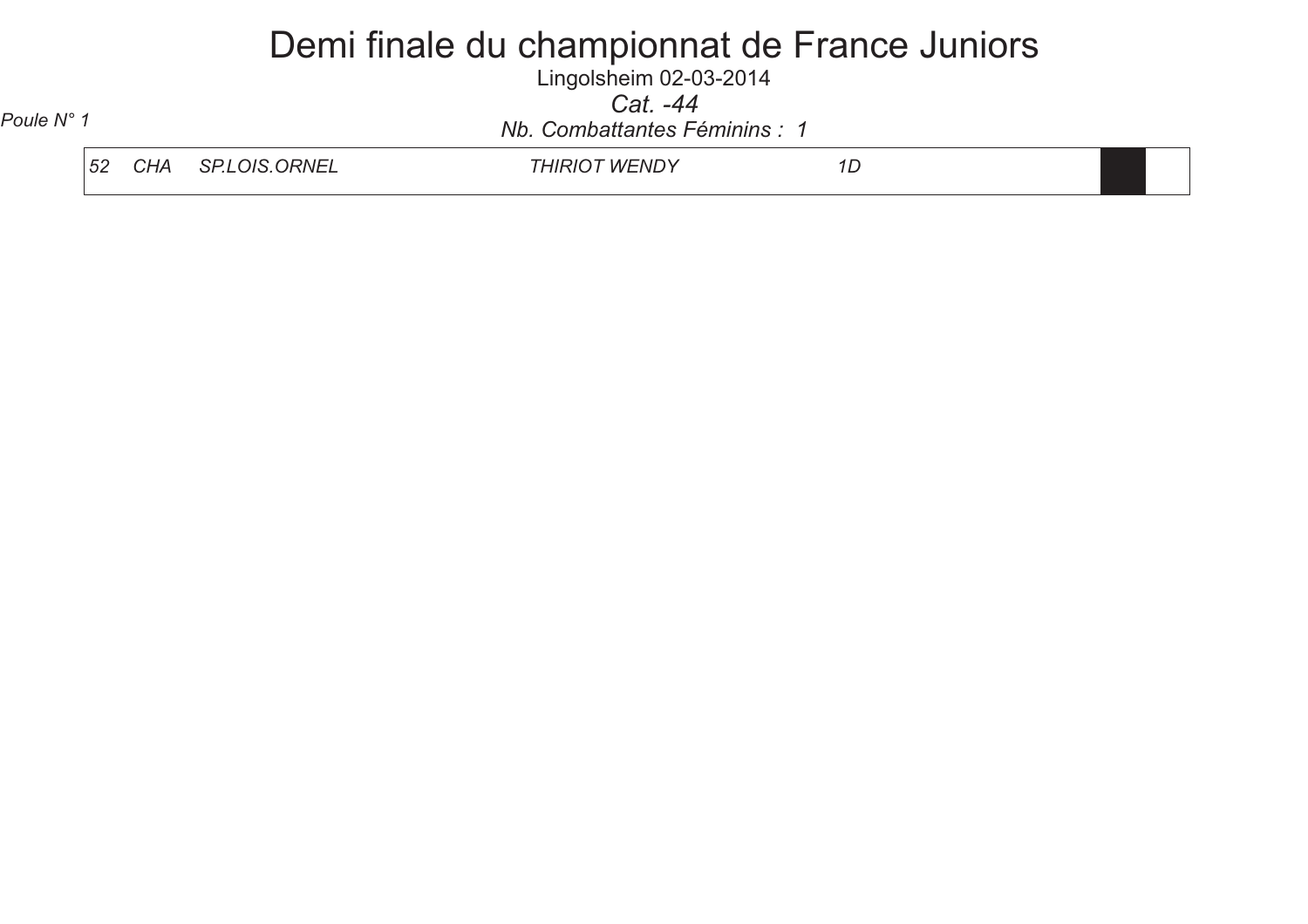| Poule n° 1 |    | Lingolsheim 02/03/2014<br>Cat. -48<br>Nb. Judokas: 3 |                        |                        |     |      |     |      |                |  |
|------------|----|------------------------------------------------------|------------------------|------------------------|-----|------|-----|------|----------------|--|
| 1D         | 67 | <b>ALS</b>                                           | <b>IFFRIG ELISA</b>    | <b>JC EDMOND VOLLM</b> |     | 1011 | 021 | 2/20 | $1 - (20$ Pts) |  |
| 1D         | 88 | <b>LOR</b>                                           | <b>QUIRIN GUILLAIN</b> | <b>REMIREMONT JUDO</b> | 000 |      | 101 | 1/10 | 2 - (10 Pts)   |  |
| 1D         | 68 | ALS                                                  | <b>FIGUEIREDO PAUL</b> | <b>AM COLMAR</b>       | 000 | 000  |     | 0/0  | $3 - (0$ Pts)  |  |

 *Ordre des combats: 1x2 - 2x3 - 1x3*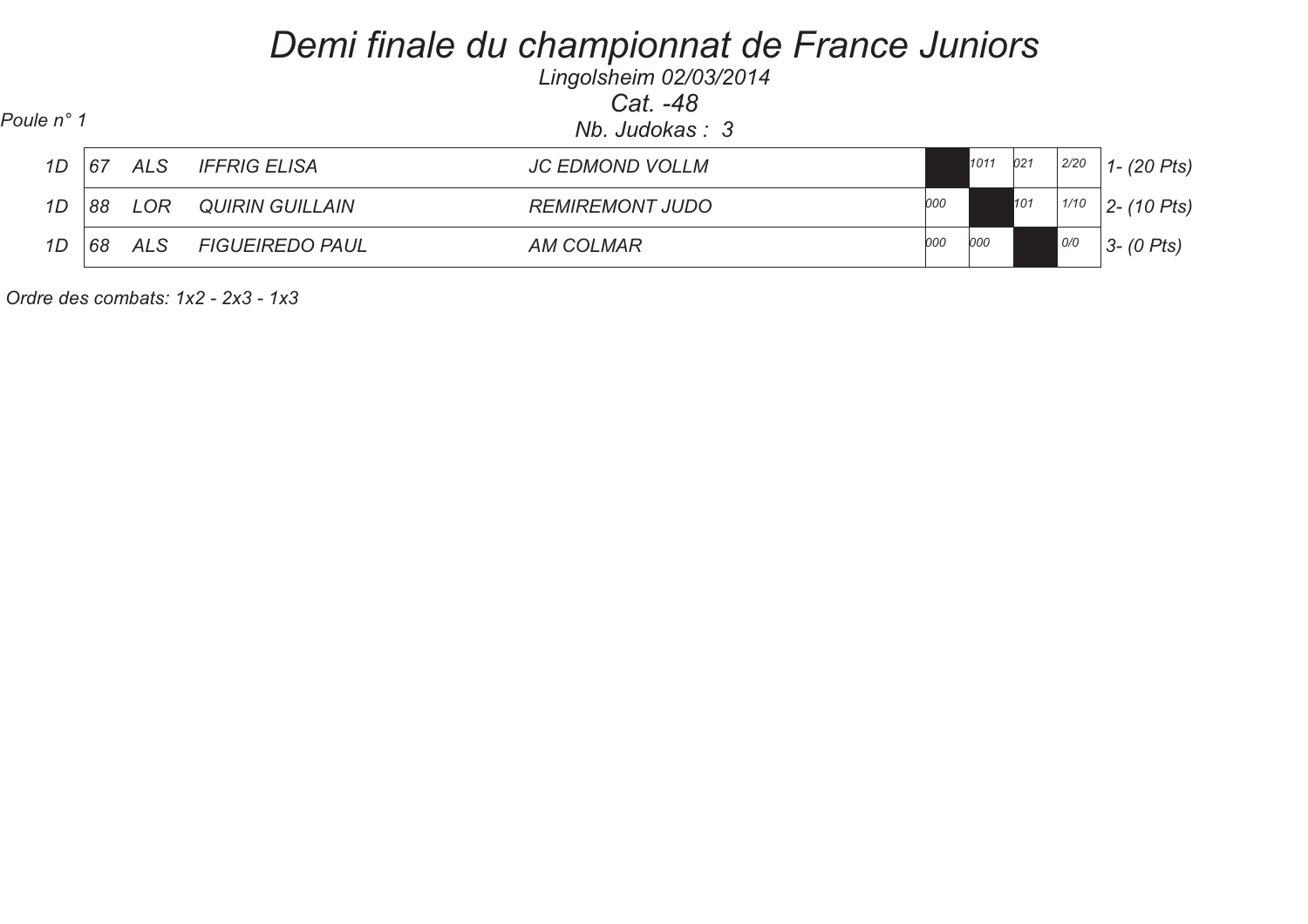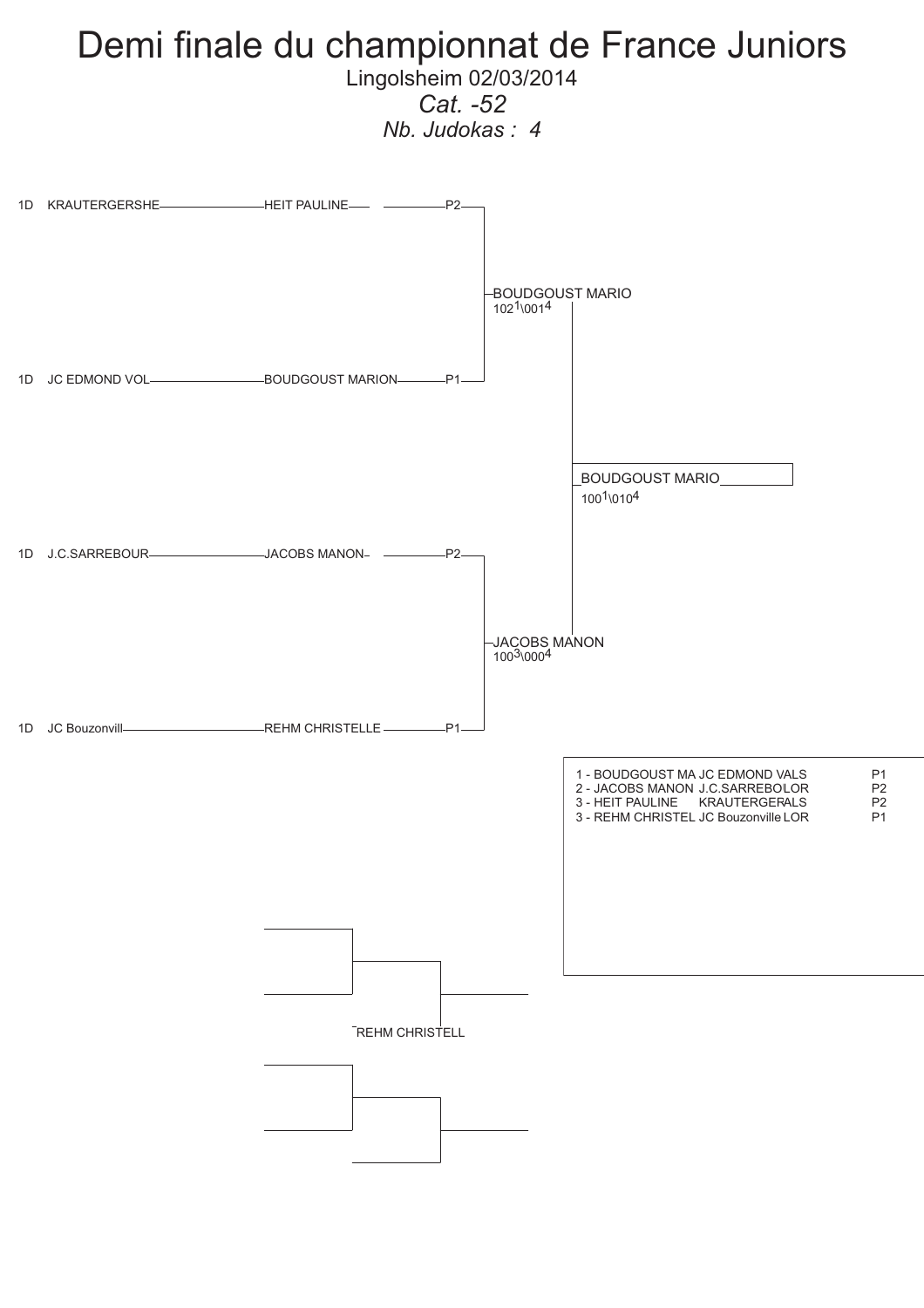Lingolsheim 02/03/2014*Cat. -52*

| Poule n° 1 |    |     |                        | Nb. Judokas :  6       |      |      |      |      |                  |
|------------|----|-----|------------------------|------------------------|------|------|------|------|------------------|
| 1D         | 57 | LOR | <b>REHM CHRISTELLE</b> | JC Bouzonville         |      | 0101 | 0121 | 2/14 | $1 - (14$ Pts)   |
| 1D         | 68 | ALS | <b>RUMMELHARDT NIS</b> | <b>ACS PEUGEOT MUL</b> | 0001 |      | 0004 | 1/0  | $2 - (0 \, Pts)$ |
| 1D         | 67 | ALS | <b>BOUDGOUST MARIO</b> | <b>JC EDMOND VOLLM</b> | 0001 | 000  |      | 0/0  | $3 - (0$ Pts)    |

 *Ordre des combats: 1x2 - 2x3 - 1x3* 

*Poule n° 2*

| 1D        | 57 | _OR        | <b>JACOBS MANON</b>  | J.C.SARREBOURG         |      | 001 | 0014 | O/O  | $3 - (0$ Pts)    |
|-----------|----|------------|----------------------|------------------------|------|-----|------|------|------------------|
| <b>CM</b> | 68 | <b>ALS</b> | <b>BRENDLE CLARA</b> | <b>JUDO FESSENHEIM</b> | 0004 |     | 000  | 1/0  | $2 - (0 \, Pts)$ |
| 1D        | 67 | ALS        | <b>HEIT PAULINE</b>  | <b>KRAUTERGERSHEIM</b> | 1013 | 021 |      | 2/20 | 1 - $(0 \; Pts)$ |

 *Ordre des combats: 1x2 - 2x3 - 1x3* 

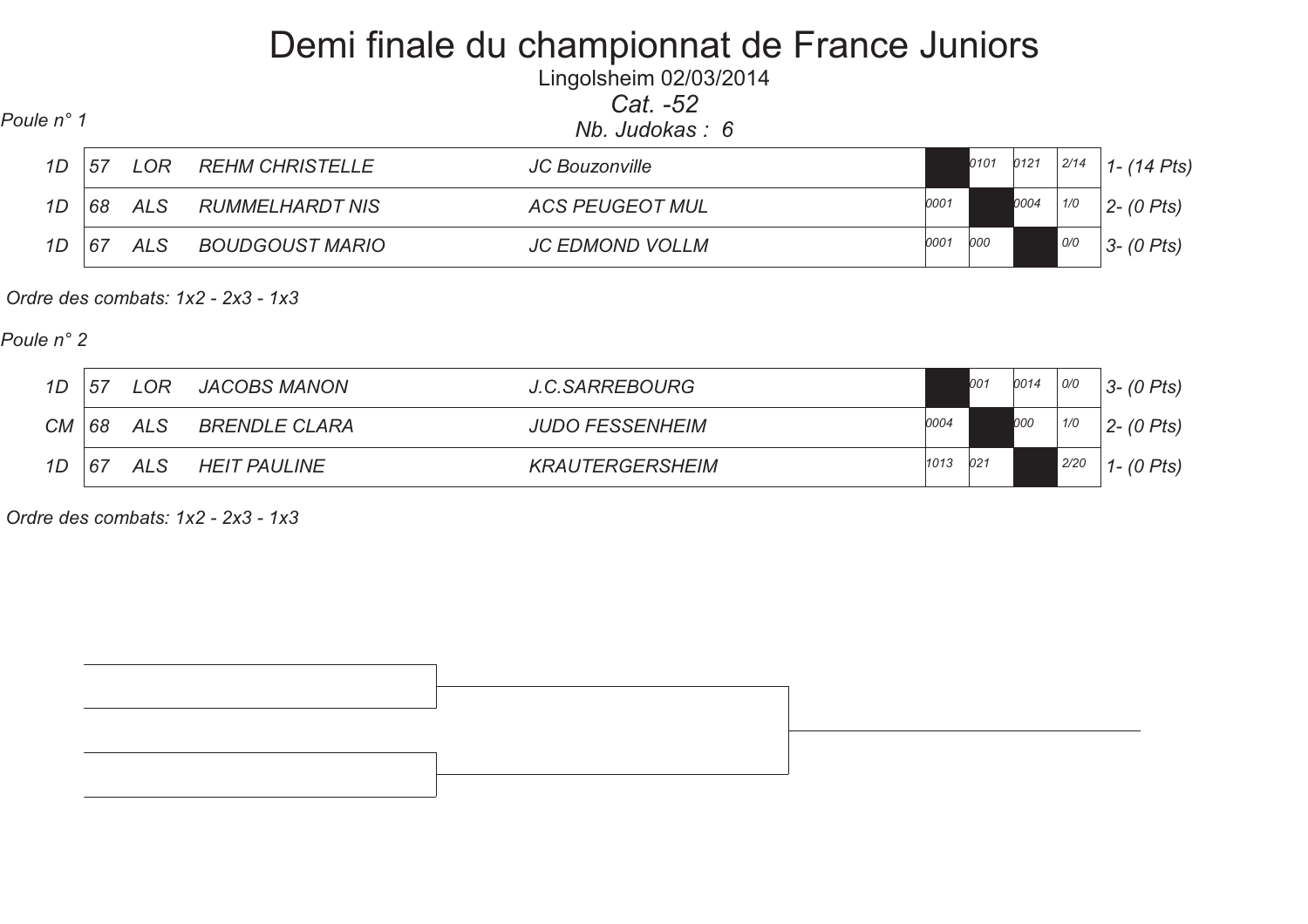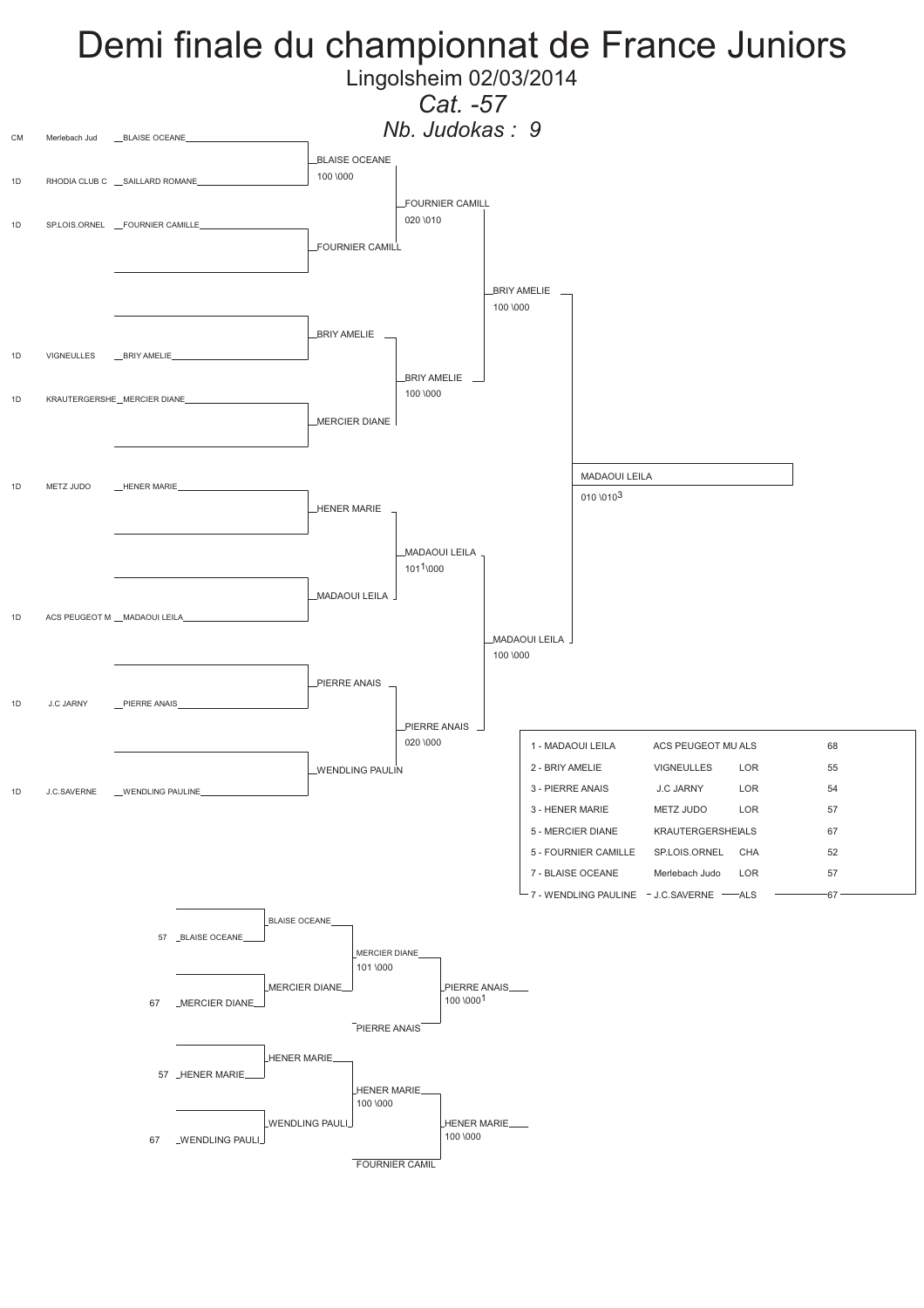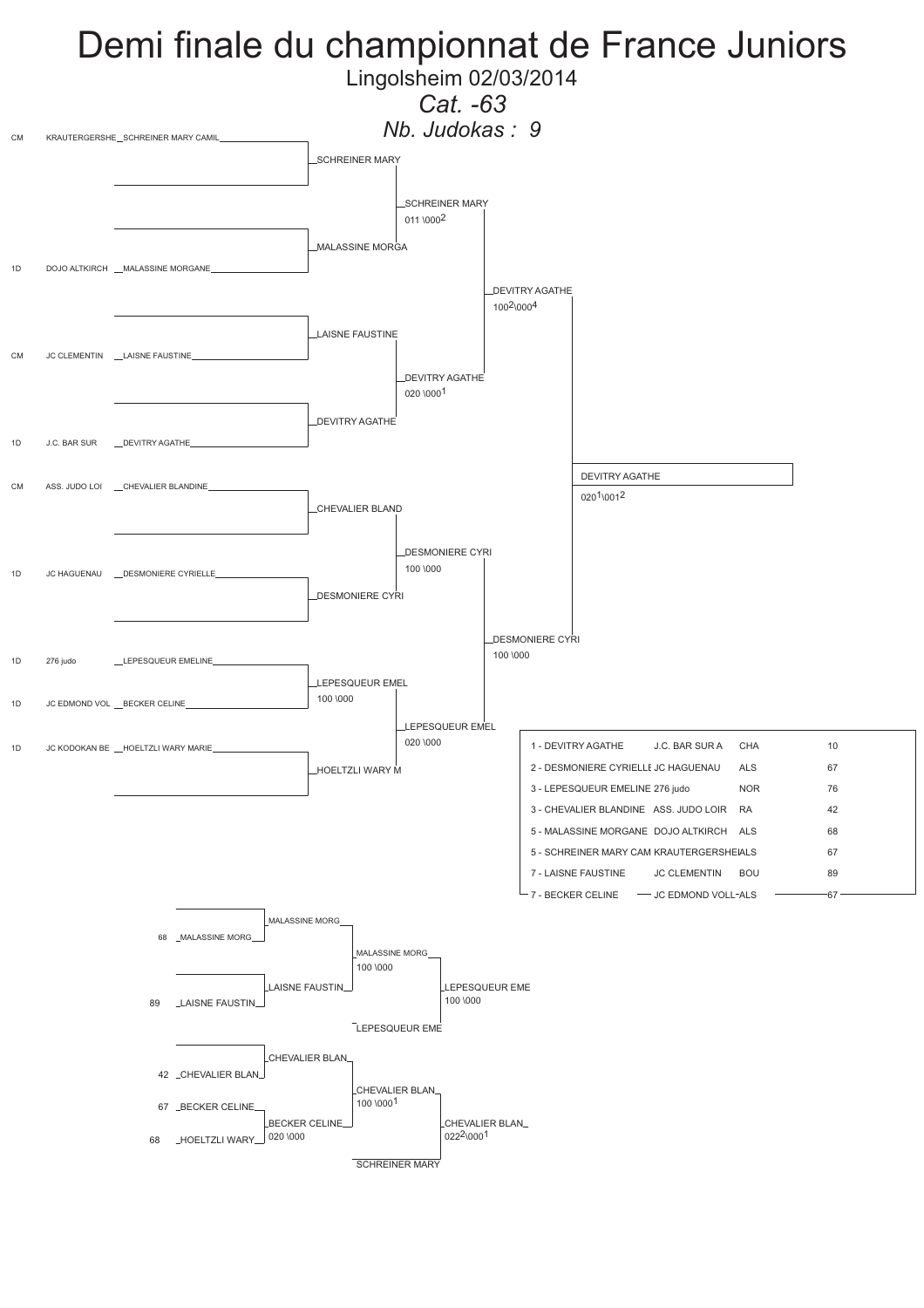### Demi finale du championnat de France Juniors Lingolsheim 02/03/2014

*Cat. -70*

*Nb. Judokas : 4*

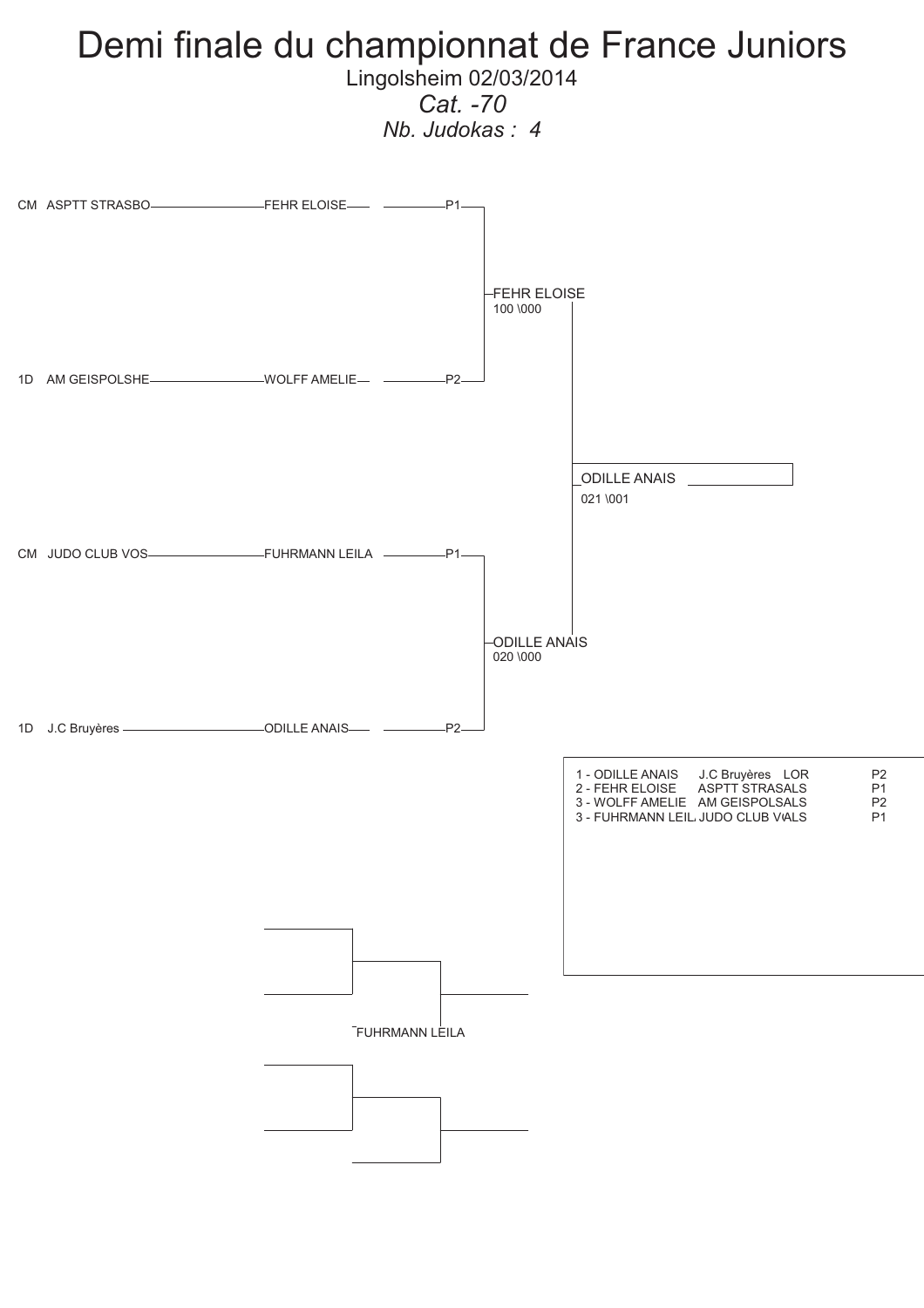Lingolsheim 02/03/2014*Cat. -70*

| Poule n° 1 |
|------------|
|------------|

*Nb. Judokas : 6 Poule n° 1*

| <b>CM</b> | .57 | .OR | <b>MAYER CASSANDRA</b> | JC Bouzonville         |     | 001M |     | 0/0  | $3 - (0$ Pts)  |  |
|-----------|-----|-----|------------------------|------------------------|-----|------|-----|------|----------------|--|
| <b>CM</b> | 67  | ALS | <b>FUHRMANN LEILA</b>  | <b>JUDO CLUB VOSGE</b> | 100 |      | 000 | 1/10 | $2 - (10$ Pts) |  |
| СM        | 67  | ALS | <b>FEHR ELOISE</b>     | <b>ASPTT STRASBOUR</b> |     | 100  |     | 1/10 | $1 - (10$ Pts) |  |

 *Ordre des combats: 1x2 - 2x3 - 1x3* 

*Poule n° 2*

| 1D        | 88  | LOR. | <b>ODILLE ANAIS</b>   | J.C Bruyères           |      | 1001 | 020  | 2/20 | 1-(10 Pts)       |
|-----------|-----|------|-----------------------|------------------------|------|------|------|------|------------------|
| <b>CM</b> | .57 | LOR  | <b>OMS CLEMENTINE</b> | <b>J.C AMNEVILLE</b>   | 0001 |      | 0001 | 0/0  | $3 - (0$ Pts)    |
| 1D        | 67  | ALS  | <b>WOLFF AMELIE</b>   | <b>AM GEISPOLSHEIM</b> | 000  | 100  |      | 1/10 | $2 - (0 \, Pts)$ |

 *Ordre des combats: 1x2 - 2x3 - 1x3* 

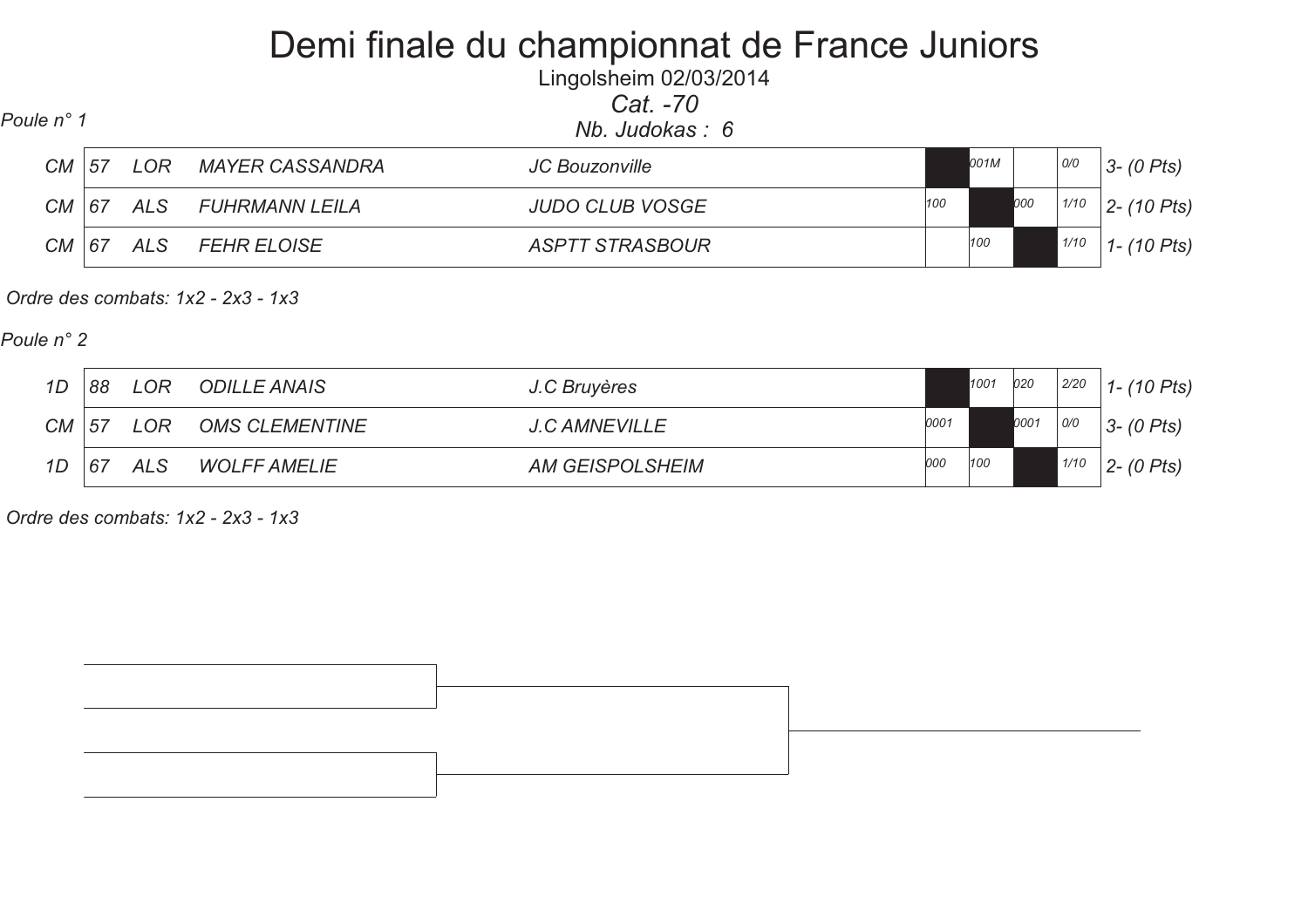Lingolsheim 02/03/2014 *Cat. -78*

| Poule n° 1 |    |            |                       | <u>Gal. -70</u><br>Nb. Judokas: 2 |     |     |      |                       |
|------------|----|------------|-----------------------|-----------------------------------|-----|-----|------|-----------------------|
| 1D         | 52 | <b>CHA</b> | <b>FURIER JUSTINE</b> | <b>SP.LOIS.ORNEL</b>              |     | 100 | 1/10 | $-$ (0 Pts)           |
| CM   57    |    | LOR        | RUBENACH CELIA        | <b>J.C.ST JULIEN M</b>            | 000 |     | 0/0  | $0$ Pts)<br>$2 - (0)$ |